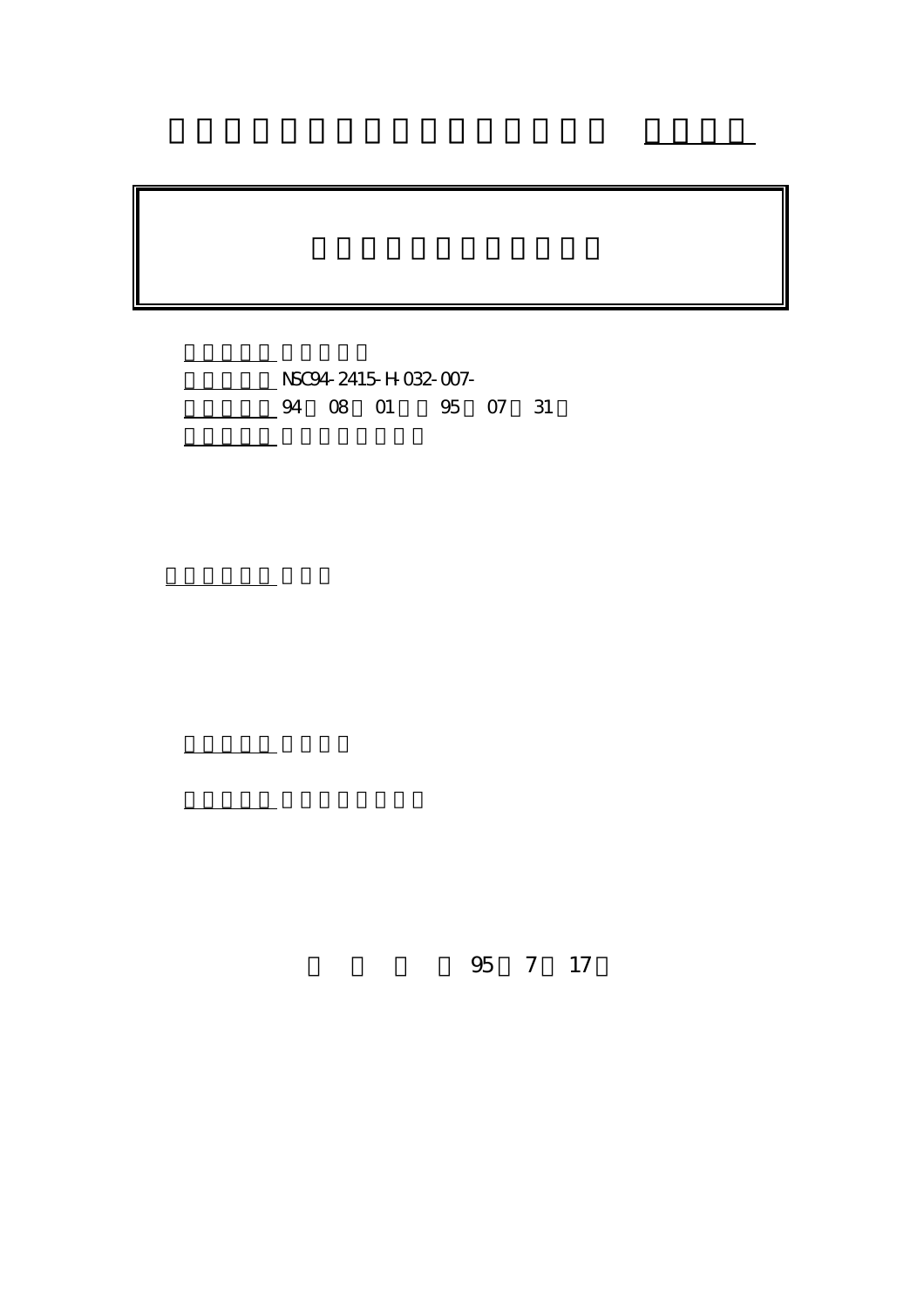# 確定提撥退休金計畫之保證

## **The Guarantee for a Defined Contribution (DC) Pension Plan**

#### **ABSTRACT**

As a defined contribution (DC) pension plan is introduced to replace a defined benefit (DB) pension plan, the portability benefit from a DC pension plan costs the employees to bear the investment risk from managing the pension fund. To protect the retirement income and maintain the portability benefit, a guarantee to exchange back the old defined benefit is supposed to be demanded for the new DC plan's participants in the guarantee market. In light of such a demand, this article applies a claim-terminating insurance pricing model to offer a contingent claims pricing model for a portable pension guarantee. Using the new labor pension plan of Taiwan as an illustration, a guaranteed DC pension will carry an extra cost of almost 50% up to over 100% of the plan's contributions over the participant's work life, given the current mandatory minimum requirement of a contribution rate of 6%.

Key words: Pension guarantee, Pension plan, Contingent claims

### **1. INTRODUTION**

An actual trend over the past two decades in the U.S. is that there is a widespread shift from defined benefit (DB) to defined contribution (DC) pension plans in private pension systems. This trend toward DC plans is continuous even in public pension systems, like one of the largest public pension plans in the United States, the Florida public pension plan - which offers both current and new employees an alternative of participating in an entirely new DC plan as of 2002. While a DC pension plan is introduced to replace a DB pension plan, the portability benefit from a DC pension plan costs the employees to bear the investment risk from managing the pension fund (Bodie, 1990). To protect the retirement income and maintain the portability benefit, a guarantee to exchange back the old defined benefit is supposed to be demanded for the new DC plan's participants in the guarantee market. In light of such a demand, this article applies a claim-terminating insurance pricing model to offer a contingent claims pricing model for a portable pension guarantee**.**

Since the contributions of a DC pension plan are generally in connection with the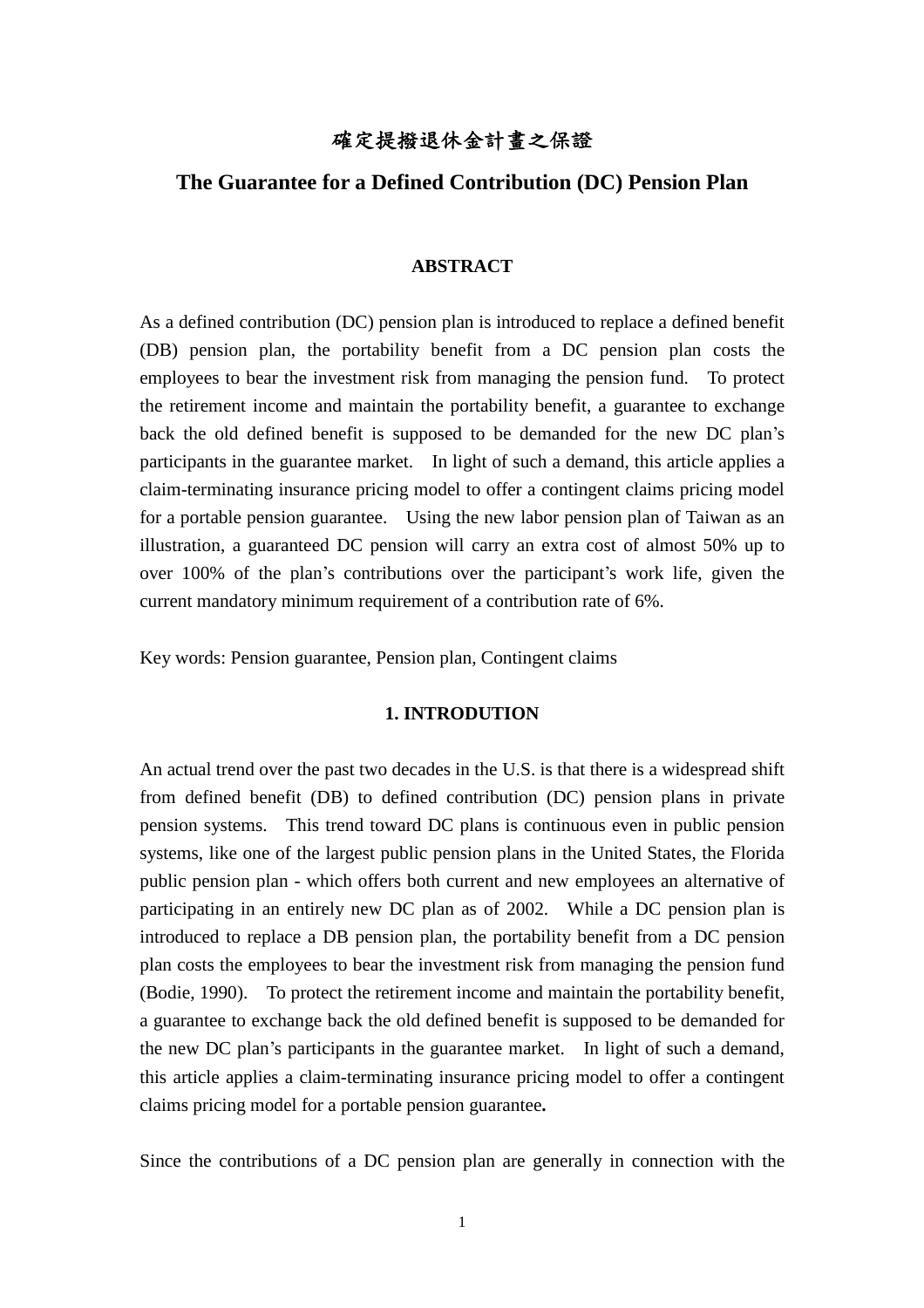employee's wages - usually a fixed percentage of the employee's wages - the accumulation of the DC plan's assets will be a function of the whole historical wages. The payoff of a salary-related pension guarantee is therefore characterized by its path-dependent form. The path-dependent characteristic also therefore has the Margrabe 's(1978) option pricing model with an uncertain exercise price that fails to be directly applied. $<sup>1</sup>$ </sup>

For a guarantee on the DC pension plan, early termination can be caused by the participant's early retirement or death before retirement. The claim-terminating characteristic has a guarantee developed in this paper like an only-one-claim-allowed insurance contract. Sherris (1995) extended Shimko's (1989, 1992) insurance pricing model to value the retirement benefit with option features. This article, following Sherris's (1995) approach, reflects the claim-terminating characteristic into Shimko's (1989, 1992) model. A partial differential equation for the value of our guarantee will be derived based on equilibrium pricing assumptions and numerically solved for an actual DC pension plan of the new labor pension plan of Taiwan, which is ready to replace the original DB pension plan.

This article, applying the contingent claims pricing analysis in insurance pricing, is different from Lachance, Mitchell, and Smetters (LMS, 2003) and Milevsky and Promislow (2004). They argued over the value of a buy-back guarantee on Florida's new public DC pension plan. The former argued that a buy-back guarantee is valuable, while the latter got results in a contract.

The remainder of this paper is organized as follows. The "THEORETICAL MODEL" theoretically values the cost of a guarantee to exchange back a defined benefit for the DC pension plan. The "NUMERICAL APPROACH" provides the numerical model to practically measure the guarantee cost for an actual DC pension plan. The "RESULTS' and "CONCLUSION' naturally discuss the results and conclude this paper.

## **2. THEORETICAL MODEL**

The guarantee to exchange back an old defined benefit for the new DC pension plan can be treated as a put option on the accumulation of the DC plan's assets. This put option has an exercise price equal to a defined benefit that is calculated based on the

<sup>&</sup>lt;sup>1</sup> Margrabe (1978) required that two assets to be exchanged grow according to a lognormal distribution in order to obtain a closed-form solution of the option's value.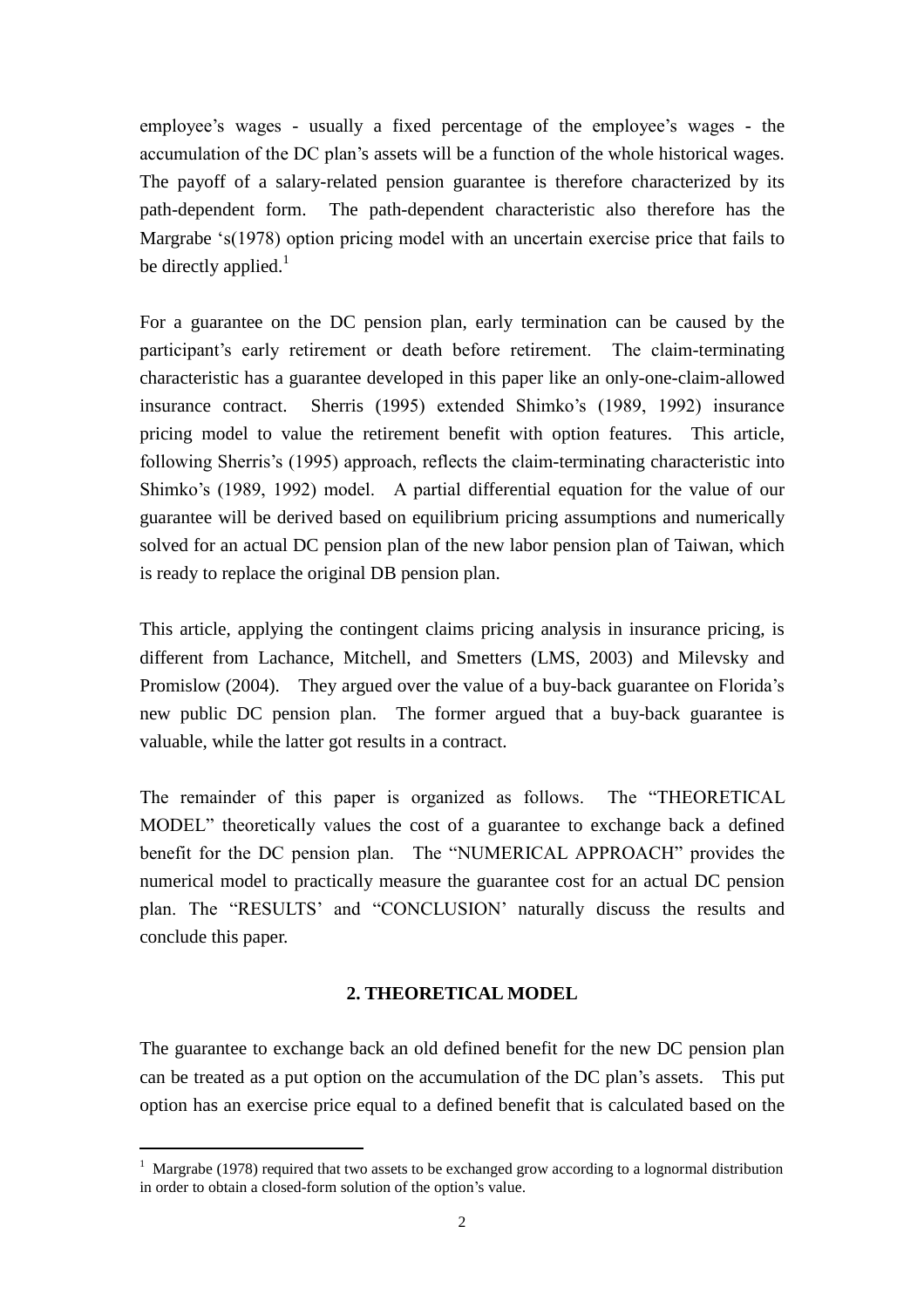old DB pension plan and determined by the salary upon retirement and the number of years of service. Assume that the guarantee has an ultimate maturity time connected to an ultimate retirement time, and that the participant's early retirement and death before retirement cause the guarantee to be early terminated.

The value of the guarantee is assumed to be a function of two state variables, which are the salary S and the accumulation of the DC plan's assets, C. Consider an employee who is hired and participates in the DC pension plan at age y and at time 0  $(t=0)$  for ease of exposition. The salary,  $S(y,t)$ , is assumed to follow a geometric diffusion process as:

$$
\frac{dS(y,t)}{S(y,t)} = w \cdot dt + \sigma_s \cdot dZ_s,
$$
\n(1)

where w and  $\sigma_s$  refer to the instantaneous expected rate of salary growth and the standard deviation of salary growth, respectively, and  $dZ_s$  is a standard Wiener process. The defined benefit for retirement based on a DB plan, D, is assumed to be a multiple of the salary at retirement, and the salary multiple, k, is determined by the number of years of service, such that Ito's lemma implies that  $D(y,t)$  in equation (2) also follows a diffusion process:

$$
D(y,t) = k(t) \cdot S(y,t). \tag{2}
$$

The accumulation of the DC plan's assets, C, is calculated from the accumulation of contributions as a percentage of the salary at the crediting rate during the participant's service time. This crediting rate is assumed to be an index fund's rate of return, rather than the DC pension's actual rate of return, and it is independent of the employee's investment decisions. This structure for the DC pension's guarantee is suggested by LMS (2003) to address the moral hazard issue and then introduces the basis risk to employees who invested their DC pension account in a non-index fund portfolio (Smetters, 2002). Since the accumulation of the DC plan's assets depends on the salary's history, the guarantee will therefore be characterized by its path-dependent form of payoffs. The cash flows of C are analogous to those of a security that has a negative dividend equal to a percentage of the salary. The value of  $C(y,t)$  is assumed to follow a stochastic process as:

$$
dC(y,t) = [\pi \cdot C(y,t) + g \cdot S(y,t)]dt + \sigma_C \cdot C(y,t) \cdot dZ_C,
$$
\n(3)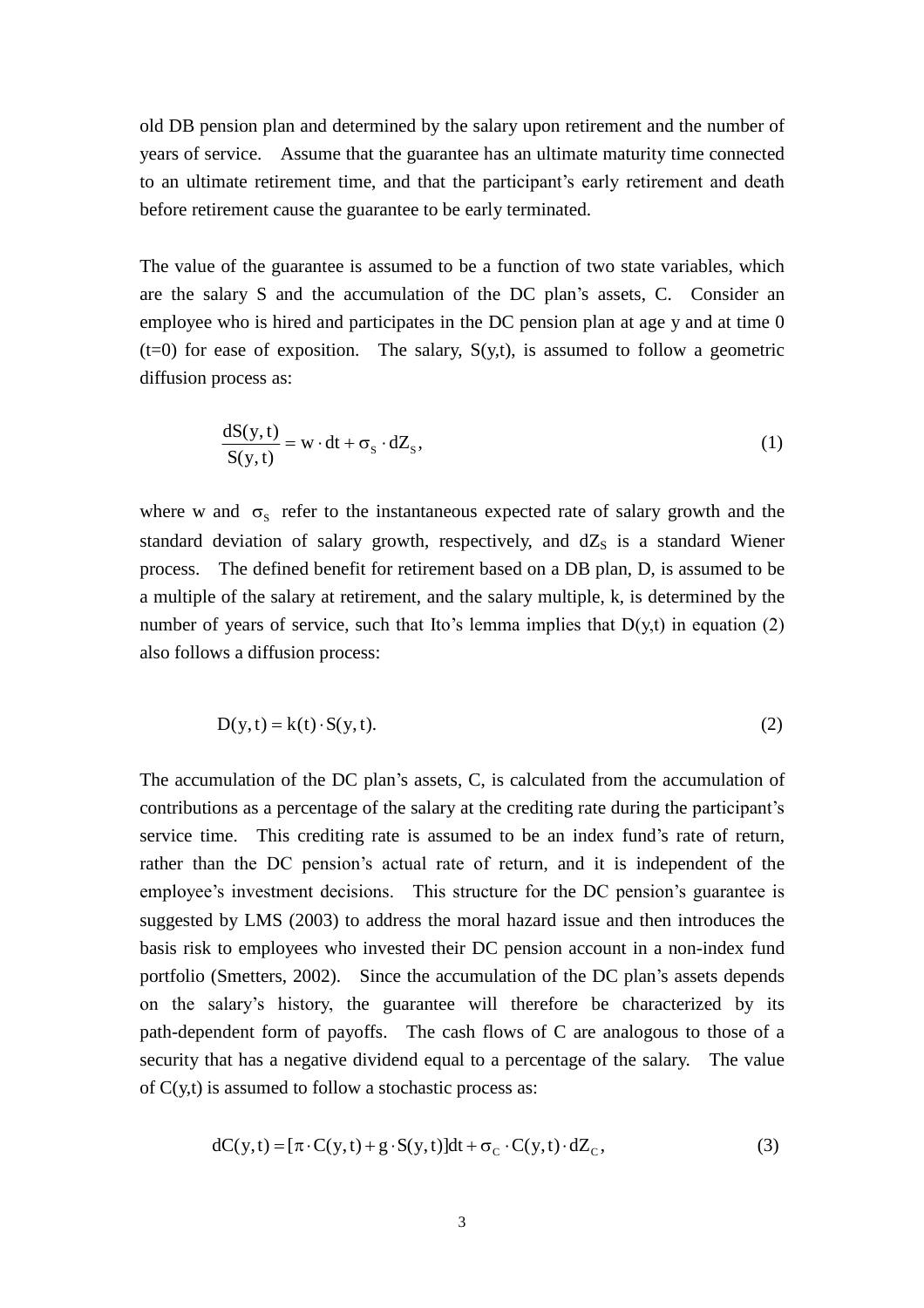where  $\pi$  refers to the instantaneous expected crediting rate, g is the contribution rate that is the ratio for the DC plan's contribution as a fraction of salary, and  $\sigma_c$  is the standard deviations of the crediting rate. Term  $dZ_C$  is another standard Wiener process.

Assume the ultimate maturity time for the guarantee is T, where the employee's age is T-y. Both the participant's early retirement at time  $t < T$  and death cause the guarantee to be early terminated. Sine we define the death as the case that happens before the age of allowed retirement in the old DB plan, which fails to satisfy the retirement conditions in the DB plan, the guaranteed defined benefit for the participant's death would equal zero. Considering the guarantee is portable, the employee's resignation or disability does not cause the guarantee to terminate. The rates of early retirement and death, in actuarial terminology, are assumed to be non-random functions of the employee's age. While the term  $P(y,t)$  denotes the rate of termination at time t for an individual participant entering at age y, the term  $P_r(y,t)$ denotes the rate of early retirement and  $P_d(y,t)$  denotes the rate of death. All the conditions for an employee to retire are given by the DB plan in that the defined benefit is guaranteed to exchange back for the new DC plan's participants. Since the age allowed to retire, r, is given by the participant's age at entry, and the death at an age over r is considered as one of the early retirements, the rate of termination  $P(y,t)$ would be the one of  $P_r(y,t)$  or  $P_d(y,t)$ , rather than the total of them, and  $P(y,t)$  becomes unit when the guarantee ultimately matures at time T.

The term  $V(C, D, y, t)$  denotes the value of the guarantee on the DC plan to exchange back a defined benefit. The guarantee has been defined as a put option on the accumulation of the DC plan's assets, with the exercise price equal to a defined benefit that is based on a DB plan. Equations (4), (5), and (6) define the boundary condition, and the forms of the payoffs for two kinds of early terminations, respectively.

$$
V(C, D, y, T) = max\{[D(y, T) - C(y, T)], 0\}
$$
\n(4)

$$
E_r(y,t) = \max\{[D(y,t) - C(y,t)], 0\} - V(C,D,y,t)
$$
\n(5)

$$
E_{d}(y,t) = -V(C,D,y,t).
$$
 (6)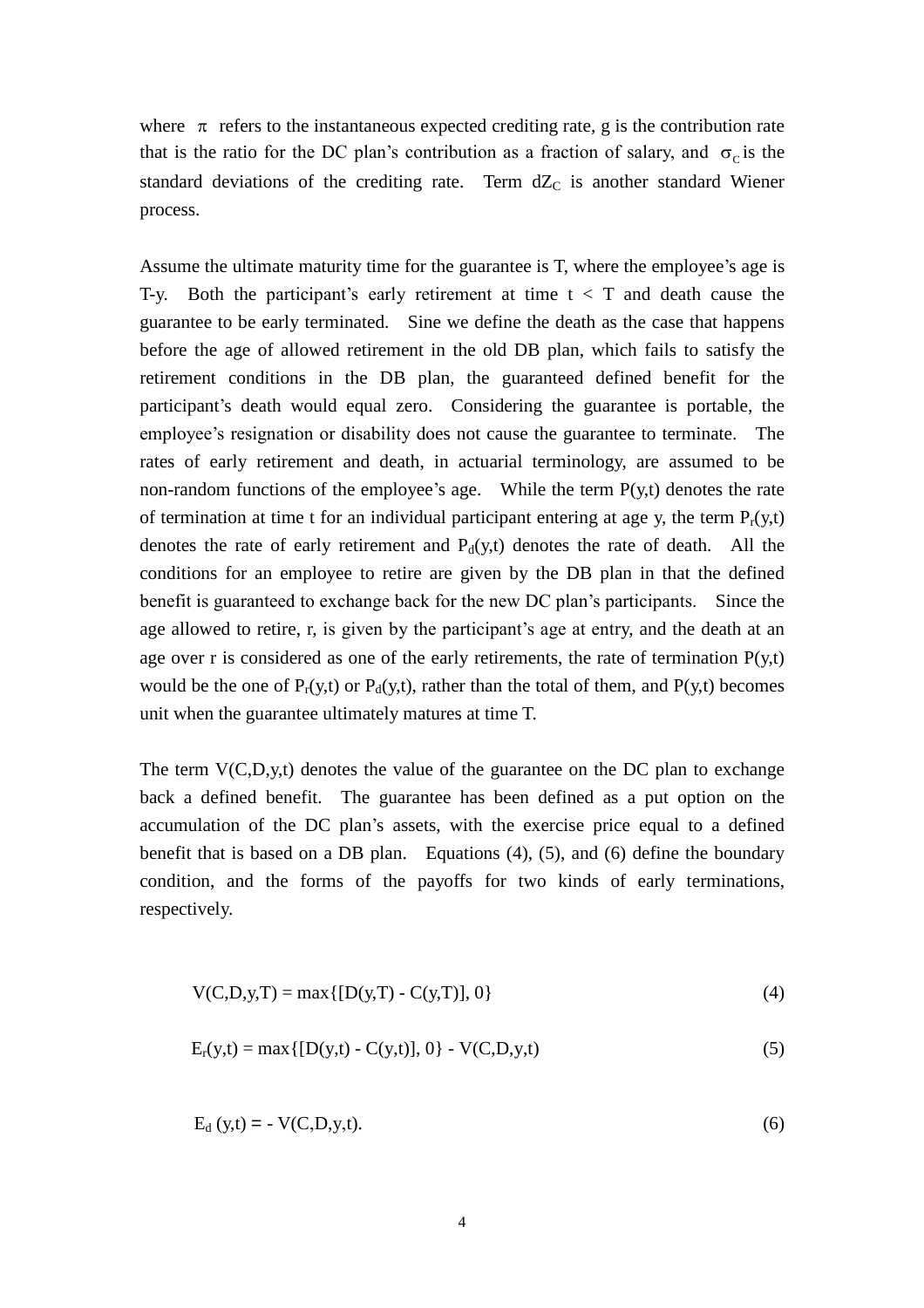The boundary condition (4) reflects the guarantee's payoff at the ultimate maturity at employee's age r or at time  $t = T = r-y$ . This ultimate payoff is the maximum of the ultimate defined benefit minus the ultimate accumulation of the DC's assets and zero. Equation (5) shows that the guarantee's payoff for an early retirement,  $E_r(y,t)$ , equals the maximum of the defined benefit minus the accumulation of the DC plan's assets at early retirement time  $t < T$  and zero, less the value of the guarantee at the time of payment, reflecting the claim-terminating nature to surrender the guarantee on the DC plan. Equation (6) shows that the guarantee's payoff for the employee's death,  $E_d(y,t)$ , equals zero less the value of the guarantee at the time of payment so as to surrender the guarantee as well.

The stochastic process of  $V(C, D, y, t)$  can be presented as equation (7) based on the implication of Ito's lemma:

$$
\frac{dV(C, D, y, t)}{V(C, D, y, t)} = U_v \cdot dt + \psi_s \cdot dZ_s + \psi_c \cdot dZ_c,
$$
\n(7)

where  $U_V$  refers to the instantaneous expected rate of return on the guarantee and can be a function of C(y,t), D(y,t), and time t. The terms  $\psi_s$  and  $\psi_c$  are the volatilities induced from the salary and the accumulation of the DC plan's assets, respectively. These volatilities can be functions of time and their relative state variables.

The equilibrium pricing of Cox, Ingersoll, and Ross (1985) implies that the risk-adjusted instantaneous expected rate of return on the guarantee must equal to the instantaneous risk-free interest rate in the market:

$$
(U_V - \lambda_S \psi_S - \lambda_C \psi_C)V + H(y, t) = R_f \cdot V,
$$
\n(8)

where  $H(y,t) = P_d(y,t) \cdot E_d(y,t) + P_r(y,t) \cdot E_r(y,t) = P_r(y,t) \cdot max\{[D(y,t) - C(y,t)], 0\}$  $P(y,t)\cdot V$  can be treated as the instantaneous dividends for holding this guarantee. Terms  $\lambda_S$  and  $\lambda_C$  are the market prices of risk for the salary and the accumulation of the DC plan's assets, respectively, and can be functions of time and their relative state variables.

Assume the risk-free interest rate in the real market is non-stochastic. From Ito's lemma on  $V(C, D, y, t)$  and using equations (1), (2), (3), (7), and (8), one can then derive the partial differential equation (9) for the value of V, subject to the boundary condition of equation (4):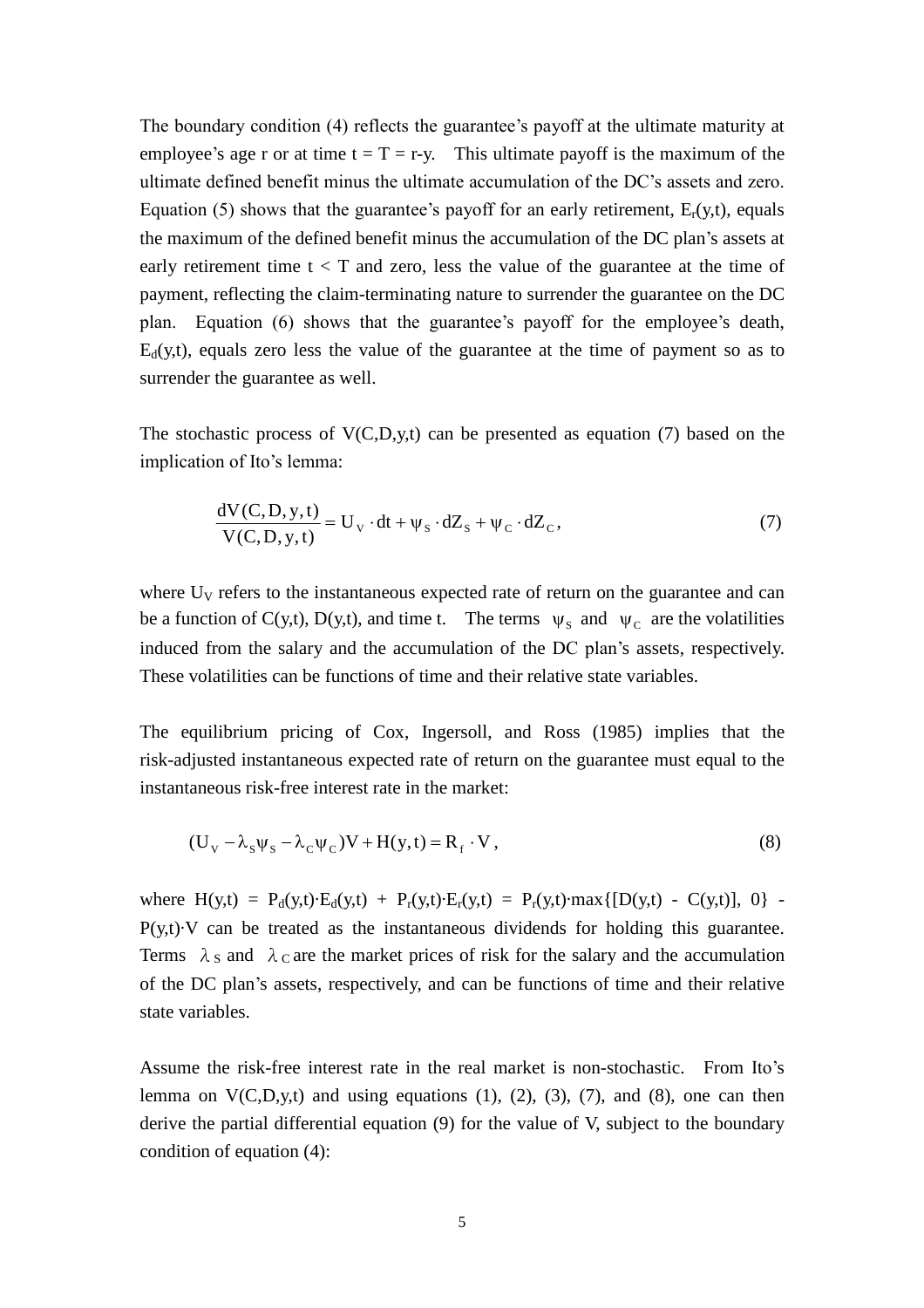$$
[\mathbf{R}_{\rm f} + \mathbf{P}(\mathbf{y}, t)]\mathbf{V} - \mathbf{P}_{\rm r}(\mathbf{y}, t) \cdot \max\{[\mathbf{D}(\mathbf{y}, t) - \mathbf{C}(\mathbf{y}, t)], 0\} = \frac{\partial \mathbf{V}}{\partial t} + \frac{\partial \mathbf{V}}{\partial C} \cdot \alpha_{\rm c} + \frac{\partial \mathbf{V}}{\partial D} \cdot \alpha_{\rm D}
$$

$$
+ \frac{1}{2} [\frac{\partial^2 \mathbf{V}}{\partial C^2} \cdot C^2 \cdot \sigma_{\rm c}^2 + \frac{\partial^2 \mathbf{V}}{\partial D^2} \cdot D^2 \cdot \sigma_{\rm s}^2 + 2 \cdot \frac{\partial \mathbf{V}}{\partial C \partial D} \cdot \rho_{\rm cs} \cdot C \cdot D \cdot \sigma_{\rm c} \cdot \sigma_{\rm s}], \tag{9}
$$

Here,  $\alpha_C = (\pi - \lambda_C \cdot \sigma_C)C + g \cdot S$  and  $\alpha_D = \left[\frac{K(t)}{1-(t)} + w - \lambda_S \sigma_S\right]D$  $k(t)$  $\alpha_{\rm D} = \left[\frac{k'(t)}{k'(t)} + w - \lambda_{\rm S}\sigma_{\rm S}\right]D$ , with  $k'(t)$  as the

first-degree differential of  $k(t)$ , and  $\rho_{CS}$  is the instantaneous correlation coefficient between the standard Wiener increments  $dZ_C$  and  $dZ_S$ . The terms  $\alpha_C$  and  $\alpha_D$ respectively refer to the average, instantaneous certainty-equivalent changes in the accumulation of the DC plan's assets and in the guaranteed defined benefit for retirement. The growth rates of  $\alpha_A$  and  $\alpha_D$  are ones similar with the certainty-equivalent growth rate discussed by Constantinides (1978).

Equation (9) can be interpreted as the partial differential equation for an equivalent contingent claim that has a maturity value equal to max  $\{[D(y,T) - C(y,T)], 0\}$ , a continuous dividend equal to  $P_r(y,t)$  max { $[D(y,t) - C(y,t)]$ , 0}, and an equivalent risk-free interest rate equal to the rate of termination plus the risk-free interest rate in the real market,  $P(y,t) + R_f$ . (Hull, 1997) The value of the guarantee to exchange back a defined benefit for the DC pension plan can hence be estimated by numerically pricing the value of its equivalent contingent claim.

The above valuation approach for the value of the DC's guarantee can be applied to only price the pension benefit and the value of the future salary claim. A contingent claims valuation of the future salary claim will be required while the DC's guarantee is valued as a fraction of the salary. Consider that the risk-adjusted expected rate of return on the future salary claim should be the market risk-free interest rate,  $R_f$ . Denote the term  $J(y,t)$  as the accumulation of salaries during the service time for the employee entering at age y. The value of the future salary claim for an employee entering at age y can be equivalent to the value of a contingent claim that has a maturity value equal to  $J(y,T)$ , a continuous dividend equal to  $P(y,t) \cdot J(y,t)$ , and an equivalent risk-free interest rate equal to the rate of termination plus the market risk-free interest rate,  $P(y,t) + R_f$ .

#### **3. NUMERICAL APPROACH**

While a numerical technique is required to solve the general partial differential equations (9), a Monte Carlo simulation tends to be numerically efficient when the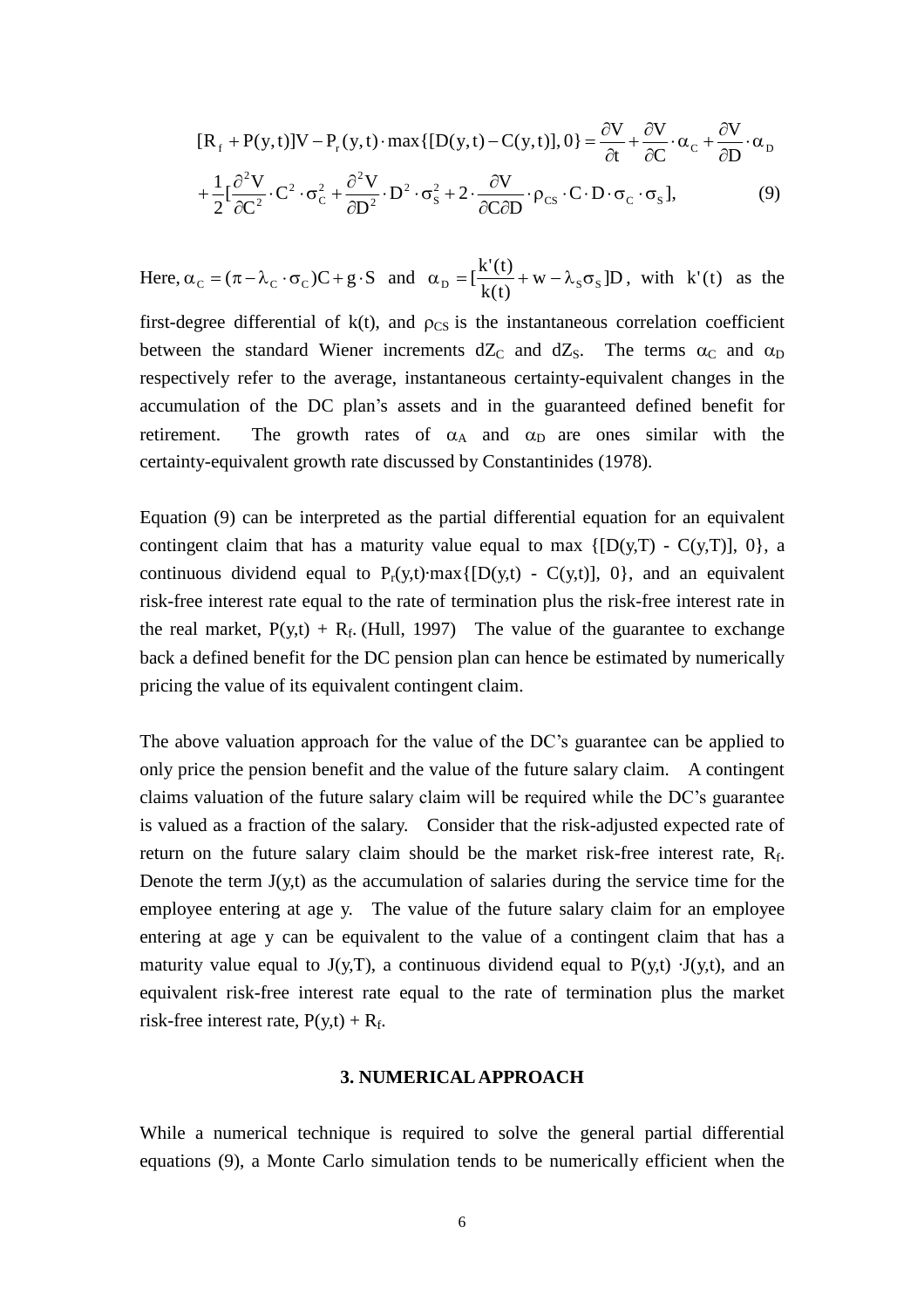payoffs of the contingent claims developed here are of path-dependent forms (Hull, 1997). The procedure of pricing also involves a change of probability measure as discussed by Harrison and Krep (1979). The payoffs of the equivalent contingent claim for the DC plan's guarantee, derived in the previous section, will be simulated from their risk-neutral processes and discounted by their equivalent risk-free interest rates.

#### **3.1.The Stochastic Difference Equations for the State Variables**

A monthly time interval is used to implement the simulation. The state variables will be generated from their risk-adjusted stochastic difference equations. The yearly salary at time t+h is assumed to be as follows:

$$
S_{t+h} = S_t + (w - \lambda_s \cdot \sigma_s) S_t \cdot h + \sigma_s \cdot S_t \sqrt{h} \cdot Z_s, \qquad (10)
$$

where  $Z_s \sim N(0, 1)$  is a stochastic variable of a standard normal distribution,  $\lambda_s$  is the market price of salary risk, and w -  $\lambda_S \sigma_S$  is a salary's risk-adjusted expected growth rate.

Considering the correlation between the salary and the accumulation of the DC plan's assets, the accumulation of the DC plan's assets, at time  $t+h$ , is assumed to be:

$$
C_{t+h} = C_t + [(\pi - \lambda_C \cdot \sigma_C)C_t + g \cdot S_{t+h}]h + \sigma_C \cdot C_t \sqrt{h} (\rho \cdot Z_s + \sqrt{1 - \rho^2} Z_B),
$$
\n(11)

where  $Z_B \sim N(0,1)$  and is independent with  $Z_S$  (Hull, 1997), and  $\rho$  is the correlation coefficient between salary S and the accumulation of the DC plan's assets, C. The term  $\lambda_c$  is the market price of risk for C, and  $\pi - \lambda_c \cdot \sigma_c$  is the risk-adjusted expected rate of return on the pension fund. The equilibrium risk-adjusted expected rate of return on the index fund can be assumed to be the risk-free interest rate in the real market.

From the reasoning of a long-run approach, the risk-free interest rates in the real market are assumed to be fixed on a long-run average level, rather than any stochastic process.

#### **3.2. The Labor Pension Plan of Taiwan**

After a long commitment to a DB pension plan for Taiwan's labor pension system, the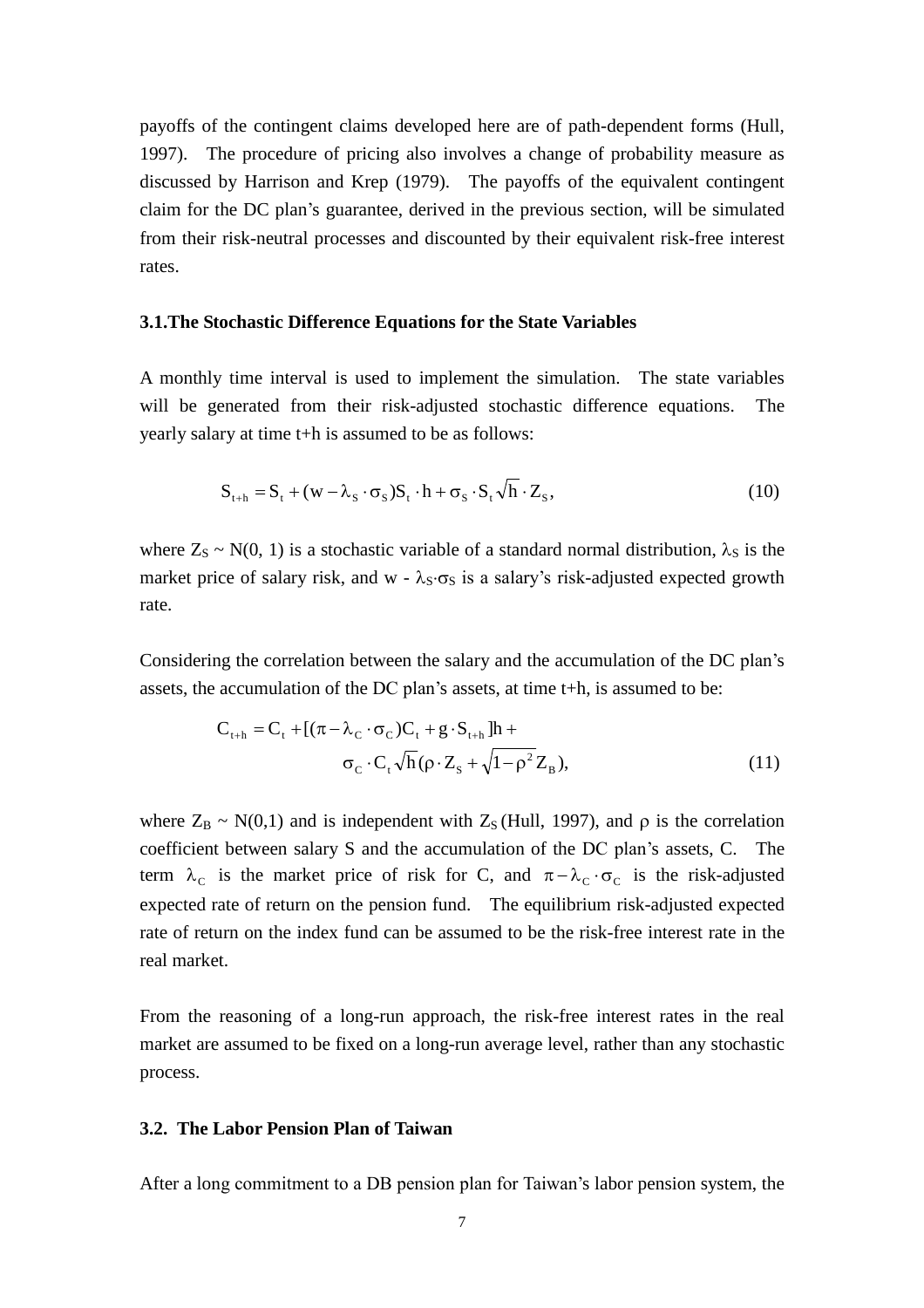Taiwan legislature introduced a portable individual-account DC plan for workers under the Labor Standards Law (LSL). During the year 2005, any newly-hired or rehired employee under LSL will only be offered the entirely new DC plan. Current employees under the LSL will be given the choice between staying at the original DB plan or converting into the new DC plan and leaving the accrued benefits with the old plan. Current employees choosing the converting option will not be offered the second choice to convert back to the old DB plan. The contribution rate sponsored by the employer for Taiwan's new labor DC pension plan has been set at a minimum requirement at 6% of paid salary.

For the original DB plan, the promised pension benefit for retirement at time t is calculated as a multiple of the final monthly salary,  $D_t = k(t) \cdot S_t/12$ , where k(t) is the salary multiple that is a function of the number of years of service. Equation (12) shows that the salary multiple achieves a ceiling limit of 45 once the number of years of service reaches 30. Equation (12) implies that the average benefit accrual ratio for each year of service decreases with the length of the participant's service after the length of service reaches a minimum requirement for retirement of 15 years. This condition of the benefit does not favor an employee entering at a young age.

$$
k(t) = \begin{cases} (t+15) & \text{if } 30 \ge t \ge 15 \\ 45 & \text{if } t > 30 \end{cases}
$$
 (12)

In the original DB plan, retirement is allowed if the employee performs his/her service for at least 25 years or reaches the age of at least 55 while being in service for at least 15 years. The employee is forced to quit the DB plan when he/she reaches the age of 60. Based upon these retirement conditions for the original DB plan, the required number of years of service for retirement decreases with the employee's age at entry, from 25 years to 15 years, when the ages at entry are in the range from 30 to 45.

### **3.3.** T**he Rates of Terminations**

The ultimate termination for the guarantee to exchange back the defined benefit for the DC pension plan is supposed to be at the employee's age of 60, which is the age of forced decrement for the old DB pension plan. The rate of termination at the ultimate maturity is set to be unit. In general, the rates of early terminations can be built from the rates of death and the rates of decrements based on the employees' service tables. Given the age at entry, the rate of termination at an employee's age before the allowed retirement age (r) equals the employee's rate of death at that age.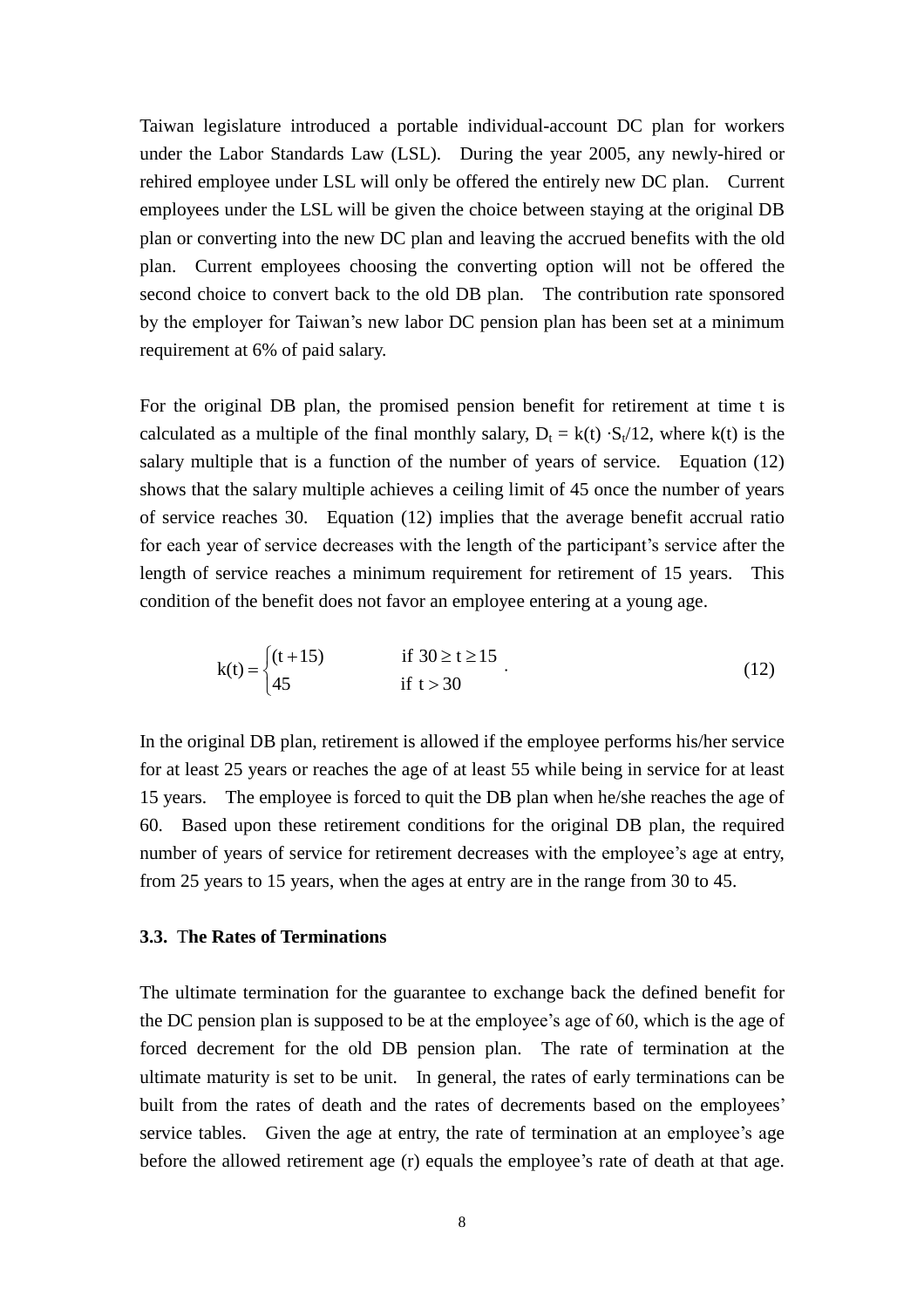Any decrement after the employer's age reaching r is considered as the retirement. Therefore, the rate of termination at an employee's age equal to or over r will equal the rate of decrements at that age. Since the data on the rates of death and the rates of decrements for every single age from 20 to 59 for employees under LSL are lacking in their service table, public employees' rates of death and decrements are used instead.

The rates of death and the rates of decrements used in the calculations for each single age from 20 to 59, on an annual basis, are shown in Table 1. Those are built by the Management Board of Public Service Pension Fund of Taiwan, based on public employees' decrement experiences in 1995~1998. For monthly calculations, the rates of early terminations are assumed to be uniformly distributed over the year of age. Low but increasing with age is the nature for rates of early terminations. This nature implies that, with the same required number of years of service for retirement, an employee entering at an older age will have a lower probability to receive the benefit.

#### **4. RESULTS**

#### **4.1. The Assumptions of Stochastic Scenarios**

The simulation will proceed from eight scenarios. Table 2 summarizes the assumptions used in the stochastic scenarios. Being a benchmark, Scenario 1 assumes that the salary and the accumulation of the DC plan's assets are uncorrelated,  $\rho = 0$ . The salary's average growth rate (w) and its volatility ( $\sigma_s$ ) are equal to 5.85% and 3.78%, respectively, which are estimated from the historical data from 1994 to 2003 of Industry and Service's employees'yearly regular average salary. The market price of salary risk,  $\lambda_s$ , is equal to zero in Scenario 1, which assumes that there is no correlation between the changes in salary and the return on the market portfolio. The volatility of the rate of return on the DC plan's assets,  $\sigma_c$ , is equal to 0.0368 based on the estimations from historical yearly rates of return on one of biggest pension funds in Taiwan, Taiwan's public employee's pension fund, from 1996 to 2003. The risk-adjusted average return of the DC plan's assets,  $\pi - \lambda_c \cdot \sigma_c$ , is given equal to the risk-free interest rate, which is assumed to be equal to 6% in Scenario 1.

To examine the sensitivity of the results to a variation in the correlation between the salary and the accumulation of the DC plan's assets, Scenario 2 and Scenario 3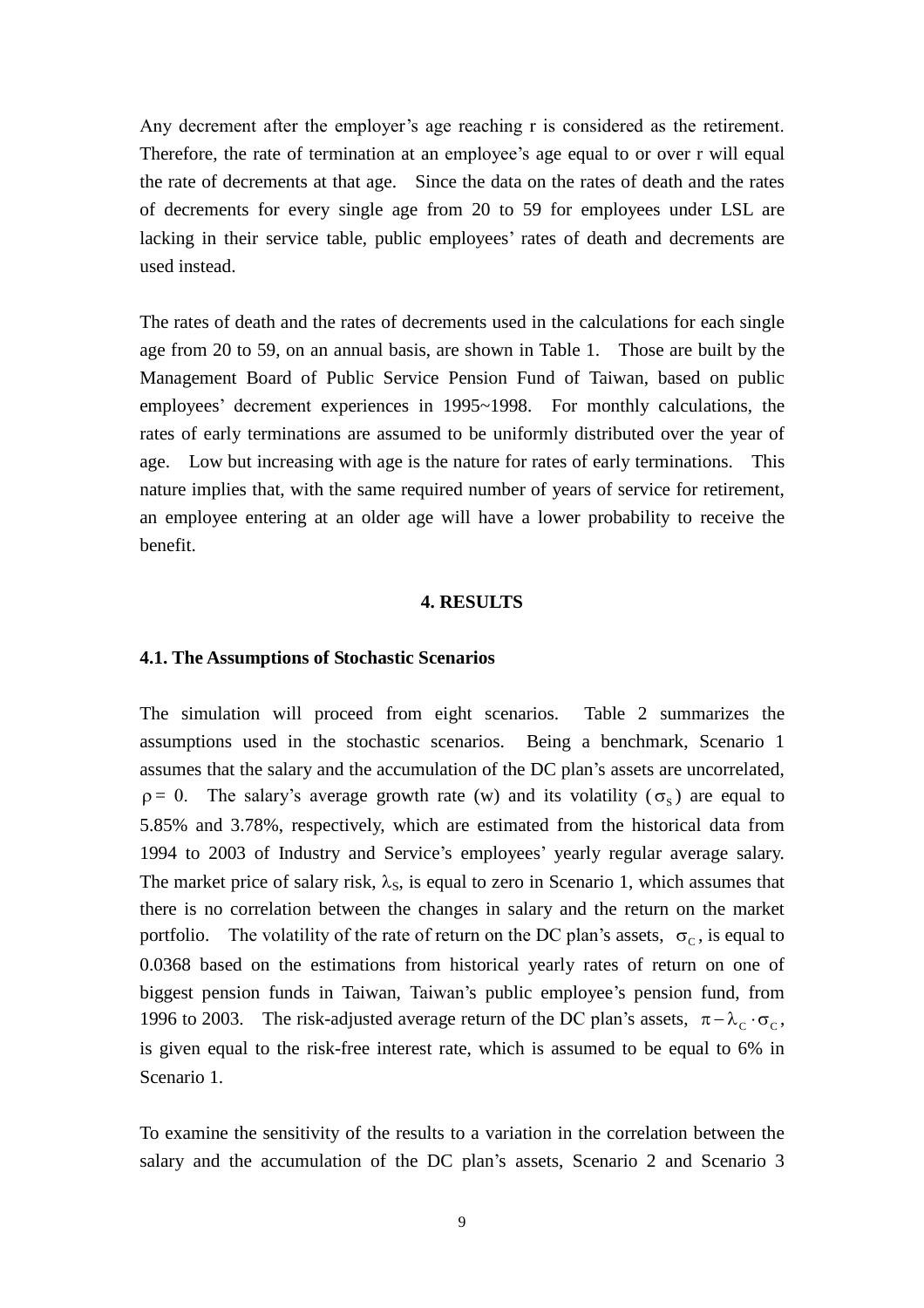assume that  $\rho$  is equal to 0.5 and –0.5, respectively. The risk-free interest rate,  $R_f$ , is adjusted to 7% and 5%, respectively, for Scenario 4 and Scenario 5 in order to examine the sensitivity of the results to the market's risk-free interest rate. To consider the possibility of a negative correlation between salary growth and the return on the market portfolio in the real economy, the market price of salary risk is assumed to be  $-0.1$  in the last three Scenarios, with  $R_f$  equal to 6%, 7%, and 5%, respectively. Given that the standard deviation of salary growth,  $\sigma_s$ , is equal to 3.78%, a change in the market price of salary risk to  $-0.1$  prompts a rise of 0.378% in the risk-adjusted average growth rate of salary.

The initial yearly salary,  $S_0$ , and the initial accumulation of the DC plan's assets,  $C_0$ , are assumed to be 120,000 and 0, respectively, for all scenarios. Every simulation consists of 10,000 paths and every final valuation is the arithmetic average of the valuations from the 10,000 paths.

[Table 2 here]

## **4.1. The Values of the Guarantee**

The values of the guarantee to exchange back the old defined benefit for the new DC pension plan are estimated through simulating the values of its equivalent contingent claim implied in Equation (9). Table 3 and Table 4 present the estimations of the guarantee's values as a fraction of the value of the future salary claim for employees entering at ages 20, 25, 30, 35, 40, and 45, given the DC's contribution rate equals  $6\%$ and 9%, respectively. The guarantee's values for all scenarios show a trend of increase with the age at entry. For Scenario 1 in Table 3 where the contribution rate is equal to 6%, the guarantee's values as a fraction of salary are between 3.70% and 10.13% and have an average of about 100% of the plan's contributions. When the contribution rate goes up to 9%, those guarantee values for Scenario 1 shown in Table 4 fall down to an average of 6.74% as a fraction of salary, which is about 40% of the plan's contributions. The increase with the employee's age at entry of the guarantee's values is mainly caused by the fact that the required number of years of service for retirement in the old DB plan is decreasing with the employee's age at entry.

The results of Scenario 2 and Scenario 3 in Table 3 and Table 4 indicate that a variation in correlation between salary and the accumulation of the DC plan's assets has a very little effect on the guarantee's values. When the market risk-free interest rate changes to 7% (in Scenarios 4 and 7) and 5% (in Scenarios 5 and 8) respectively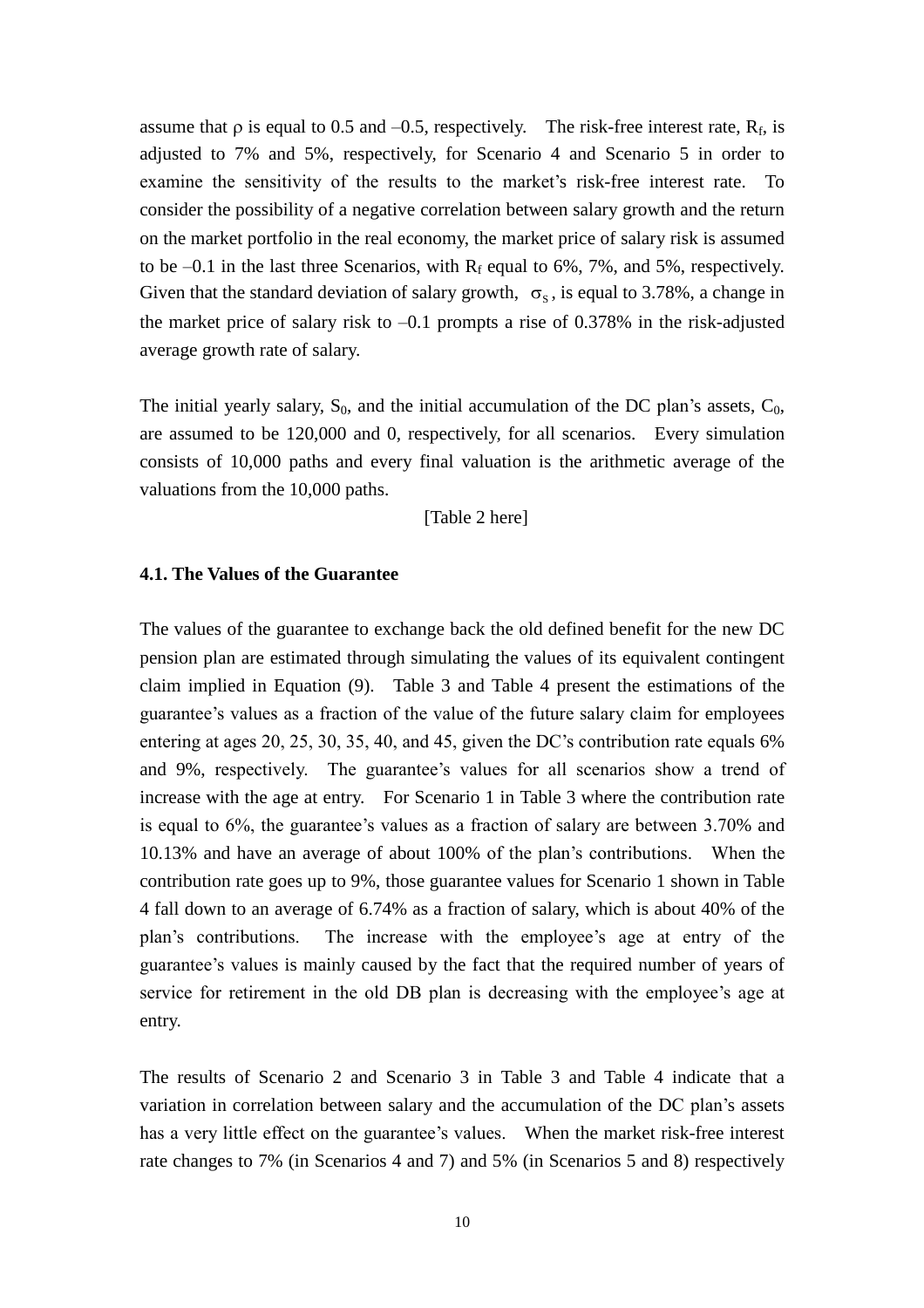from 6% (in Scenarios 1 and 6), the results show that the guarantee's values are negatively related to the market risk-free interest rate. The changes in the guarantee's values from the variation in the market risk-free interest rate are shown in the parentheses in Tables 3 and 4. Those changes have slightly been enhanced when a negative market price of salary risk is considered in the last three Scenarios.

The numbers in the square brackets in Table 3 show the changes in the estimations of the guarantee's values from Scenario 6 compared to Scenario 1, Scenario 7 compared to Scenario 4, and Scenario 8 compared to Scenario 5, in order to examine the sensitivity to the market price of salary risk for three assumptions of the risk-free interest rates. Those changes are totally positively and negatively related to the risk-free interest rate. One can see that a change in the market price of salary risk to –0.1 prompts the salary and the defined benefit in a risk-neutral process to rise up, and so does the DC plan's guarantee's values. When the risk-free interest rate is lower, the guarantee's values become more sensitive to the market price of salary risk.

[Table 3 here]

[Table 4 here]

#### **5. CONCLUSIONS**

This paper provides a contingent claims valuation approach model to value the portable guarantee's equilibrium value for a new DC pension plan to exchange back a defined benefit of an old DB plan. Using Taiwan's new labor pension plan as an illustration, a guaranteed DC pension will cost an extra amount of almost 50% up to over 100% of the plan's contributions over the participant's work life, given the current mandatory minimum requirement of a contribution rate of 6%. If the contribution rate goes up to 9%, then theguarantee's value falls down to about 40% of the plan's contributions. This study echoes recent works by Lachance, Mitchell, and Smetters (LMS, 2003) and Milevsky and Promislow (2004), as they argued over the value of a buy-back guarantee on Florida's new public DC pension plan.

Before empirically using the model to estimate the DC plan's guarantee values, a better estimation of the values of the parameters about salary and the DC plan's assets and forecasting the interest rate and the rates of early terminations are necessary.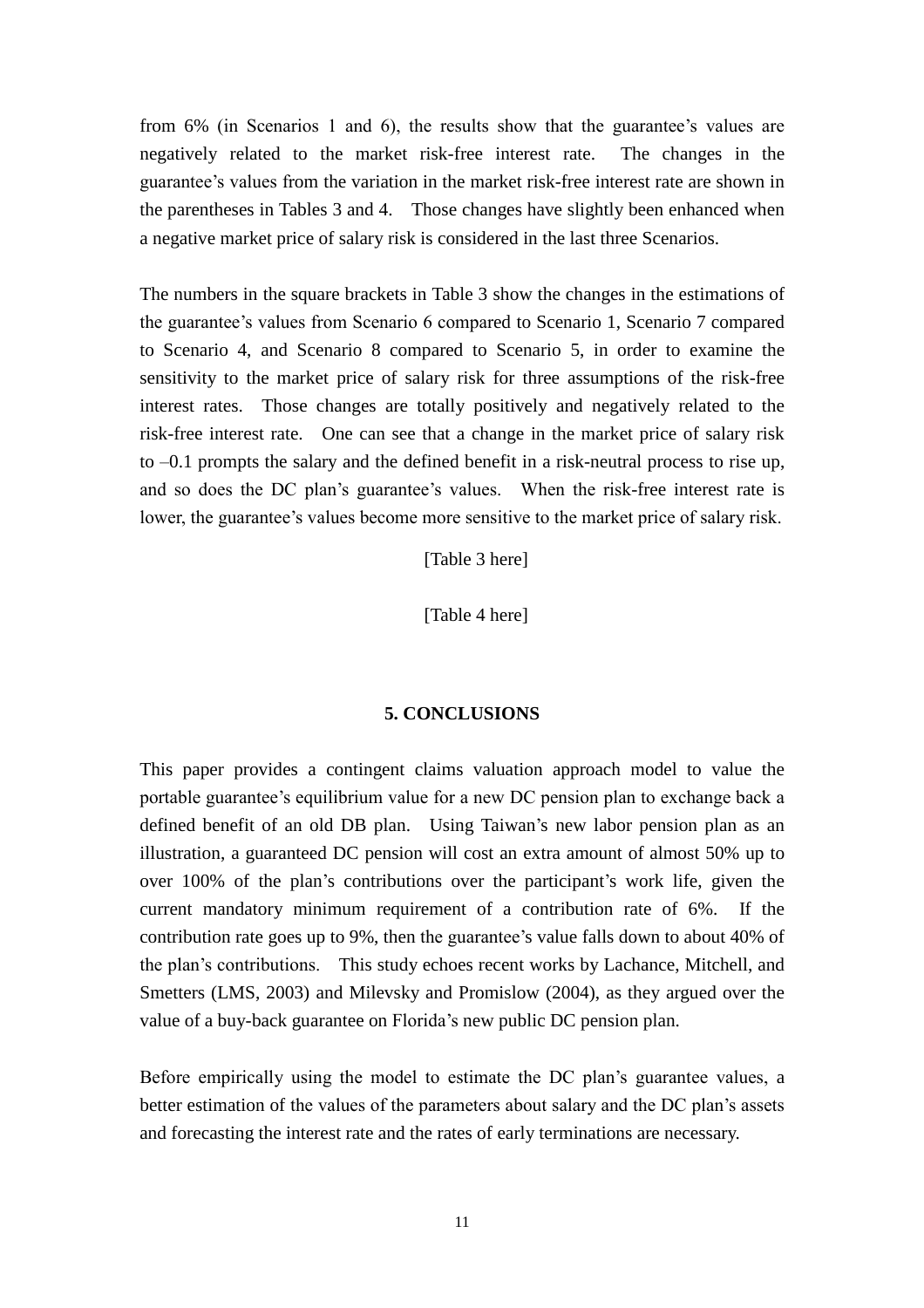| Age | Rate of | Rate of   | Age | Rate of | Rate of   |
|-----|---------|-----------|-----|---------|-----------|
|     | Death   | Decrement |     | Death   | Decrement |
| 20  | 0.00008 | 0.00058   | 40  | 0.00098 | 0.00812   |
| 21  | 0.00014 | 0.00065   | 41  | 0.00106 | 0.00850   |
| 22  | 0.00021 | 0.00073   | 42  | 0.00116 | 0.00898   |
| 23  | 0.00029 | 0.00169   | 43  | 0.00128 | 0.00964   |
| 24  | 0.00038 | 0.00276   | 44  | 0.00142 | 0.01043   |
| 25  | 0.00046 | 0.00385   | 45  | 0.00160 | 0.01135   |
| 26  | 0.00053 | 0.00490   | 46  | 0.00183 | 0.01245   |
| 27  | 0.00060 | 0.00585   | 47  | 0.00211 | 0.01384   |
| 28  | 0.00064 | 0.00660   | 48  | 0.00246 | 0.01680   |
| 29  | 0.00068 | 0.00716   | 49  | 0.00285 | 0.02041   |
| 30  | 0.00071 | 0.00755   | 50  | 0.00325 | 0.02466   |
| 31  | 0.00072 | 0.00780   | 51  | 0.00364 | 0.02956   |
| 32  | 0.00074 | 0.00791   | 52  | 0.00399 | 0.03511   |
| 33  | 0.00075 | 0.00790   | 53  | 0.00428 | 0.03993   |
| 34  | 0.00076 | 0.00782   | 54  | 0.00453 | 0.04587   |
| 35  | 0.00077 | 0.00772   | 55  | 0.00477 | 0.05330   |
| 36  | 0.00079 | 0.00763   | 56  | 0.00503 | 0.06271   |
| 37  | 0.00082 | 0.00760   | 57  | 0.00533 | 0.07462   |
| 38  | 0.00086 | 0.00767   | 58  | 0.00570 | 0.08395   |
| 39  | 0.00092 | 0.00784   | 59  | 0.00615 | 0.09488   |

**Table 1: The Rates of Early Terminations**

Note: These rates of death and decrements are built from the service tables constructed by the Management Board of Public Service Pension Fund of Taiwan, based on public employees'decrement experiences in Taiwan for 1995~1998. For monthly calculations, the rates of early terminations are assumed to be uniformly distributed over the year of age. Given the age at entry, the rate of termination at an age before the allowed retirement age (r) equals the employee's rate of death at that age; otherwise, the rate of termination at an age equal to or over r will equal the rate of decrements at that age.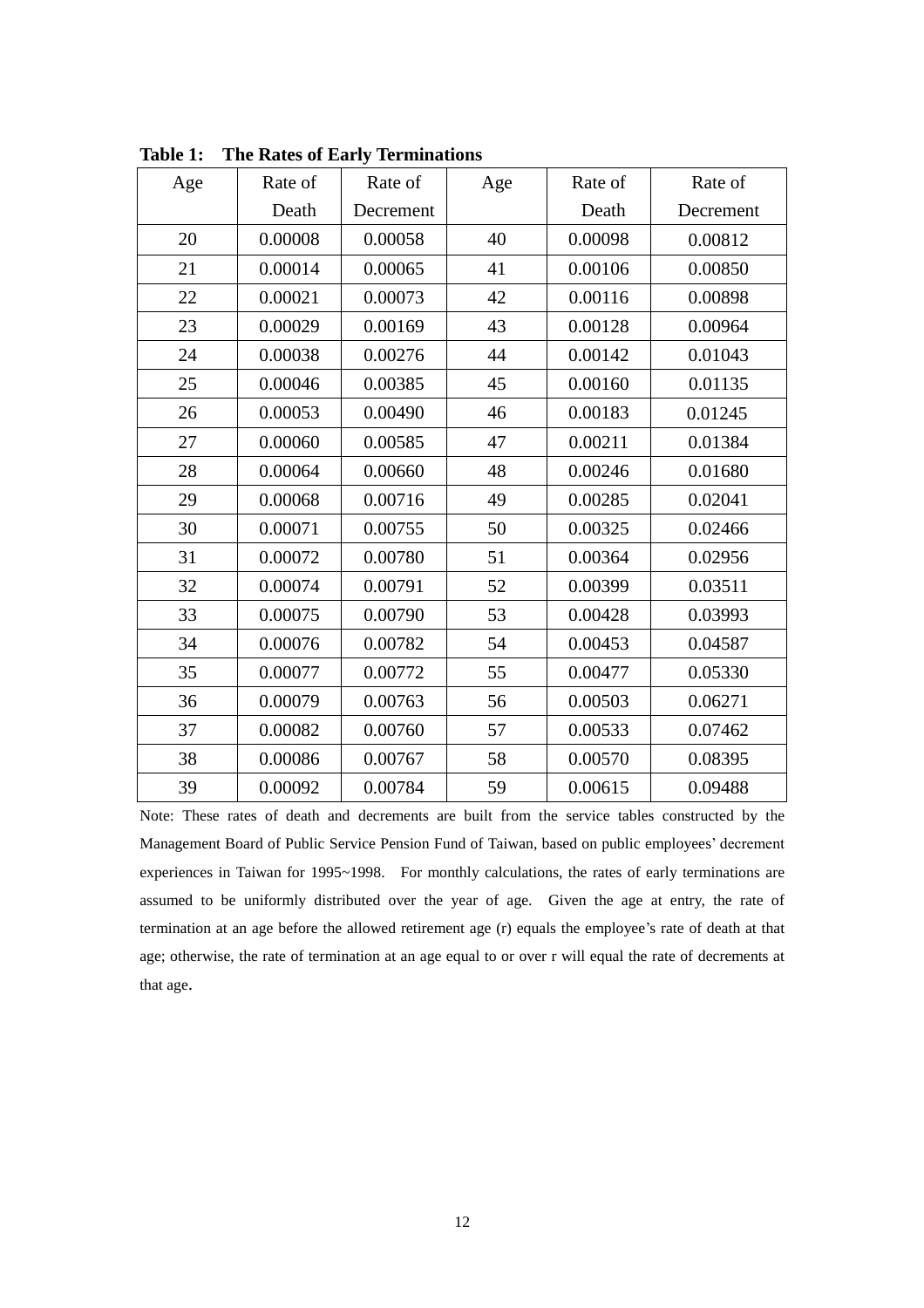| Scenario       | W      | $\sigma_{\rm s}$ | $\lambda$ s    | $\sigma_{\rm c}$ | $\rho$         | $R_f$ |
|----------------|--------|------------------|----------------|------------------|----------------|-------|
| $\mathbf{1}$   | 0.0585 | 0.0378           | $\overline{0}$ | 0.0368           | $\overline{0}$ | 0.06  |
| 2              | 0.0585 | 0.0378           | $\overline{0}$ | 0.0368           | 0.5            | 0.06  |
| $\overline{3}$ | 0.0585 | 0.0378           | $\overline{0}$ | 0.0368           | $-0.5$         | 0.06  |
| $\overline{4}$ | 0.0585 | 0.0378           | $\overline{0}$ | 0.0368           | $\overline{0}$ | 0.07  |
| 5              | 0.0585 | 0.0378           | $\overline{0}$ | 0.0368           | $\overline{0}$ | 0.05  |
| 6              | 0.0585 | 0.0378           | $-0.1$         | 0.0368           | $\overline{0}$ | 0.06  |
| $\overline{7}$ | 0.0585 | 0.0378           | $-0.1$         | 0.0368           | $\overline{0}$ | 0.07  |
| 8              | 0.0585 | 0.0378           | $-0.1$         | 0.0336           | $\theta$       | 0.05  |

**Table 2: The Assumptions of Stochastic Scenarios**

Note: This table presents the parameters' values for Equations (10) and (11) and risk-free market interest rate,  $R_f$ .

$$
S_{t+h} = S_t + (w - \lambda_s \cdot \sigma_s)S_t \cdot h + \sigma_s \cdot S_t \sqrt{h} \cdot Z_s,
$$
\n(10)

$$
\mathbf{C}_{t+h} = \mathbf{C}_t + [(\pi - \lambda_C \cdot \sigma_C)\mathbf{C}_t + g \cdot \mathbf{S}_{t+h}]h + \sigma_C \cdot \mathbf{C}_t \sqrt{h} (\rho \cdot \mathbf{Z}_s + \sqrt{1 - \rho^2} \mathbf{Z}_B), \tag{11}
$$

where the risk-adjusted average return on the DC plan's assets,  $\pi - \lambda_c \cdot \sigma_c$ , is given equal to the market risk-free interest rate,  $R_f$ . The initial yearly salary,  $S_0$ , and the initial accumulation of the DC plan's assets,  $C_0$ , are assumed to be 120,000 and 0, respectively, for all scenarios. A monthly time interval is used, where h=1/12.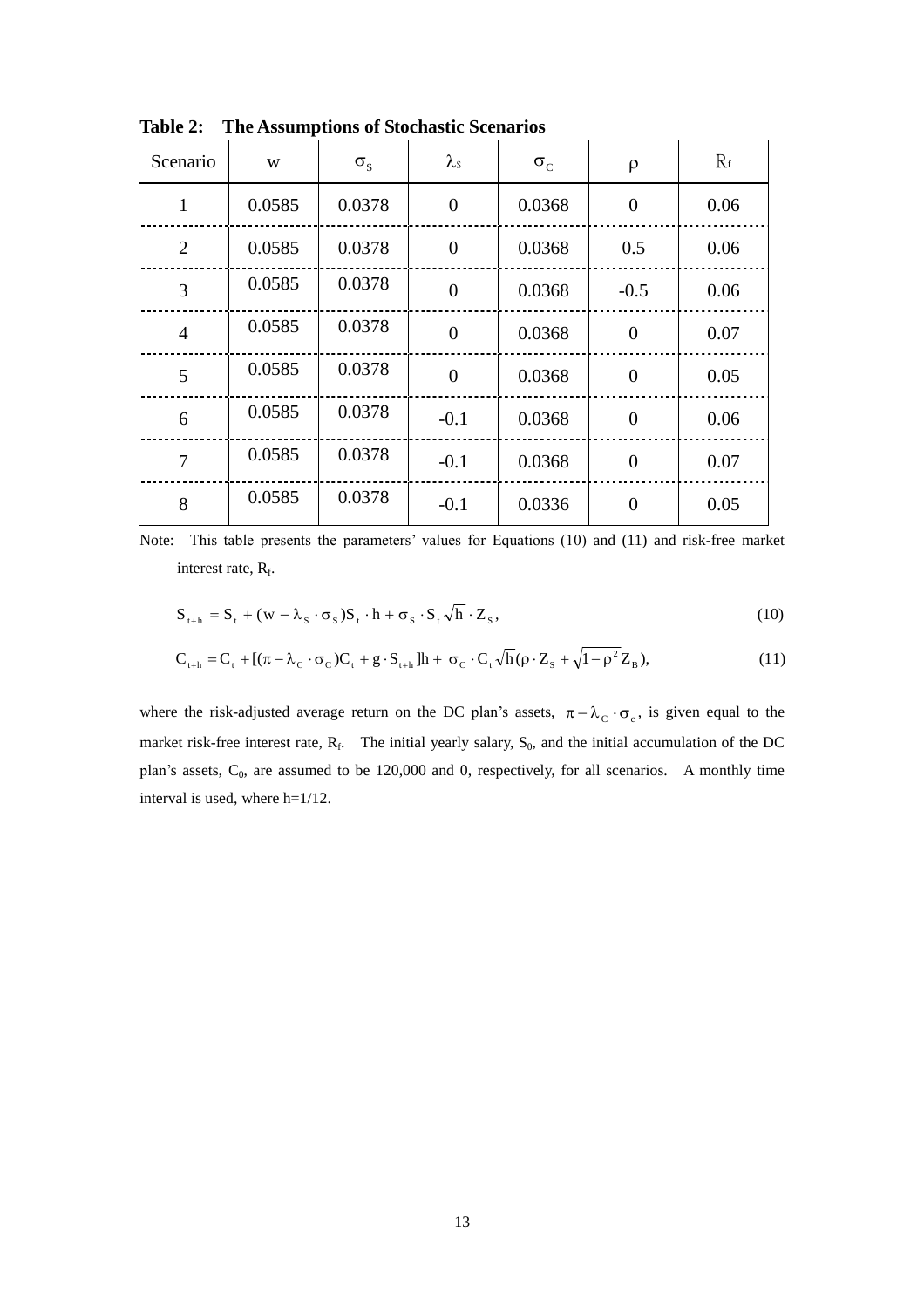|                | Age at Entry |             |             |             |             |             |
|----------------|--------------|-------------|-------------|-------------|-------------|-------------|
| Scenario       | 20           | 25          | 30          | 35          | 40          | 45          |
| $\mathbf{1}$   | 3.70%        | 4.87%       | 6.19%       | 7.10%       | 8.46%       | 10.13%      |
| $\overline{2}$ | 3.69%        | 4.87%       | 6.18%       | 7.10%       | 8.46%       | 10.13%      |
| 3              | 3.72%        | 4.87%       | 6.19%       | 7.10%       | 8.46%       | 10.14%      |
| $\overline{4}$ | 2.09%        | 3.19%       | 4.51%       | 5.59%       | 7.12%       | 8.97%       |
|                | $(-1.61\%)$  | $(-1.68%)$  | $(-1.68\%)$ | $(-1.51\%)$ | $(-1.34\%)$ | $(-1.16%)$  |
| 5              | 5.60%        | 6.76%       | 8.04%       | 8.74%       | 9.89%       | 11.36%      |
|                | $(+1.9\%)$   | $(+1.89\%)$ | $(+1.85%)$  | $(+1.64\%)$ | $(+1.43%)$  | $(+1.23%)$  |
| 6              | 4.39%        | 5.56%       | 6.87%       | 7.71%       | 8.99%       | 10.59%      |
|                | $[+0.69\%]$  | $[+0.69\%]$ | $[+0.68\%]$ | $[-0.61\%]$ | $[-0.53\%]$ | $[-0.46\%]$ |
| $\tau$         | 2.65%        | 3.80%       | 5.12%       | 6.15%       | 7.62%       | 9.41%       |
|                | $(-1.74\%)$  | $(-1.76%)$  | $(-1.75%)$  | $-1.56\%$ ) | $(-1.37%)$  | $(-1.18\%)$ |
|                | $[-0.56\%]$  | $[-0.61\%]$ | $[-0.61\%]$ | $[-0.56\%]$ | $[+0.50\%]$ | $[-0.44\%]$ |
| 8              | 6.39%        | 7.53%       | 8.79%       | 9.40%       | 10.45%      | 11.84%      |
|                | $(+2.00\%)$  | $(+1.97%)$  | $(+1.92\%)$ | $(+1.69\%)$ | $(+1.46%)$  | $(+1.25%)$  |
|                | $[-0.79\%]$  | $[-0.77\%]$ | $[-0.75\%]$ | $[-0.66\%]$ | $[-0.56\%]$ | $[-0.48\%]$ |

Table 3: The Estimations of the Guarantee's Values as a Fraction of Salary: **Given a contribution rate of 6%**

Note: The values of guarantee to exchange back the old defined benefit for the new DC plan are estimated through simulating the values of its equivalent contingent claim implied in Equation (9). Every simulation consists of 10,000 paths. Every final estimate is the average valuation from 10,000 paths and calculated as a fraction of the value of the future salary claim. The numbers in the parentheses are the changes in the estimations from the variations in the market risk-free interest rate  $(R_f)$ , where Scenario 4 and Scenario 5 are compared to Scenario 1, while Scenario 7 and Scenario 8 are compared to Scenario 6. The numbers in the square brackets are the changes in the estimations from the variations in the market price of salary risk  $(\lambda_s)$ , where Scenario 6 is compared to Scenario 1, Scenario 7 is compared to Scenario 4, and Scenario 8 is compared to Scenario 5.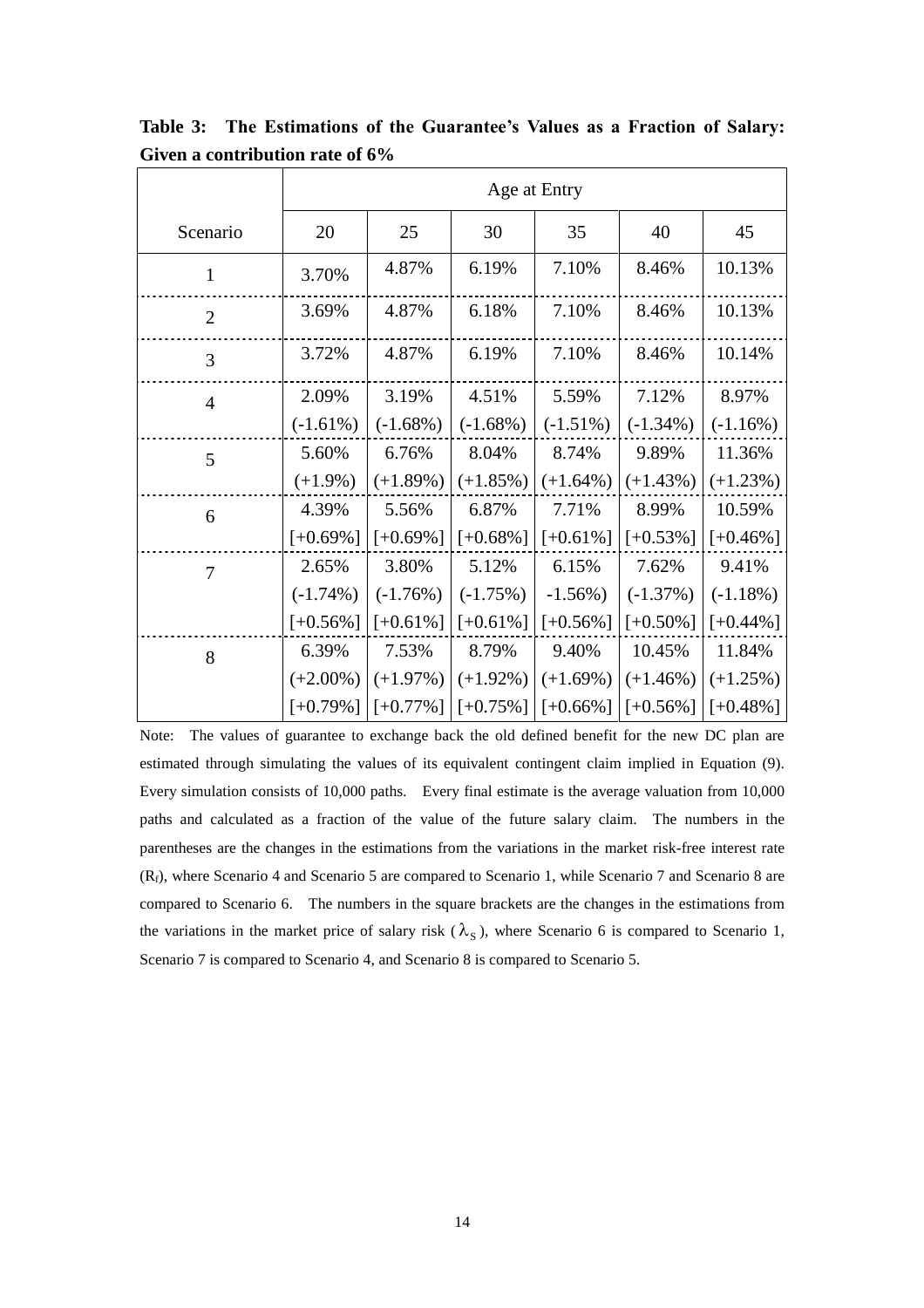|                | Age at Entry |             |             |             |             |                         |
|----------------|--------------|-------------|-------------|-------------|-------------|-------------------------|
| Scenario       | 20           | 25          | 30          | 35          | 40          | 45                      |
| $\mathbf{1}$   | 1.19%        | 2.06%       | 3.29%       | 4.17%       | 5.51%       | 7.24%                   |
| $\overline{2}$ | 1.02%        | 1.96%       | 3.26%       | 4.16%       | 5.51%       | 7.24%                   |
| 3              | 1.33%        | 2.16%       | 3.33%       | 4.19%       | 5.52%       | 7.24%                   |
| $\overline{4}$ | 0.38%        | 0.84%       | 1.74%       | 2.70%       | 4.18%       | 6.08%                   |
|                | $(-0.81\%)$  | $(-1.22\%)$ | $(-1.55%)$  | $(-1.47%)$  | $(-1.33%)$  | $(-1.16%)$              |
| 5              | 2.72%        | 3.82%       | 5.12%       | 5.81%       | 6.94%       | 8.46%                   |
|                | $(+1.53%)$   | $(+1.76%)$  | $(+1.83%)$  | $(+1.64\%)$ | $(+1.43%)$  | $(+1.22\%)$             |
| 6              | 1.69%        | 2.67%       | 3.95%       | 4.78%       | 6.04%       | 7.69%                   |
|                | $[-0.50\%]$  | $[-0.61\%]$ | $[+0.66\%]$ | $[-0.61\%]$ | $[-0.53\%]$ | $[-0.45\%]$             |
| 7              | 0.61%        | 1.23%       | 2.28%       | 3.23%       | 4.68%       | 6.51%                   |
|                | $(-1.08\%)$  | $(-1.44\%)$ | $(-1.67%)$  | $(-1.55%)$  | $(-1.36%)$  | $(-1.18\%)$             |
|                | $[-0.23\%]$  | $[+0.39\%]$ | $[-0.54\%]$ | $[+0.53\%]$ | $[-0.50\%]$ | $[-0.43\%]$             |
| 8              | 3.45%        | 4.57%       | 5.86%       | 6.46%       | 7.50%       | 8.94%                   |
|                | $(+1.76%)$   | $(+1.90\%)$ | $(+1.91\%)$ | $(+1.68\%)$ | $(+1.46%)$  | $(+1.25%)$              |
|                | $[-0.73\%]$  | $[-0.75\%]$ | $[-0.74\%]$ | $[-0.65\%]$ |             | $[+0.56\%]$ $[+0.48\%]$ |

Table 4: The Estimations of the Guarantee's Values as a Fraction of Salary: **Given a contribution rate of 9%**

Note: The values of guarantee to exchange back the old defined benefit for the new DC plan are estimated through simulating the values of its equivalent contingent claim implied in Equation (9). Every simulation consists of 10,000 paths. Every final estimate is the average valuation from 10,000 paths and calculated as a fraction of the value of the future salary claim. The numbers in the parentheses are the changes in the estimations from the variations in the market risk-free interest rate  $(R_f)$ , where Scenario 4 and Scenario 5 are compared to Scenario 1, while Scenario 7 and Scenario 8 are compared to Scenario 6. The numbers in the square brackets are the changes in the estimations from the variations in the market price of salary risk  $(\lambda_s)$ , where Scenario 6 is compared to Scenario 1, Scenario 7 is compared to Scenario 4, and Scenario 8 is compared to Scenario 5.

#### **REFERENCES**

Bodie, Z., 1990, Pension as Retirement income Insurance, Journal of Economic Literature, 28: 28-49.

Constantinides, G. M., 1978, Market Risk Adjustment in Project Valuation, Journal of Finance, 33: 603-616.